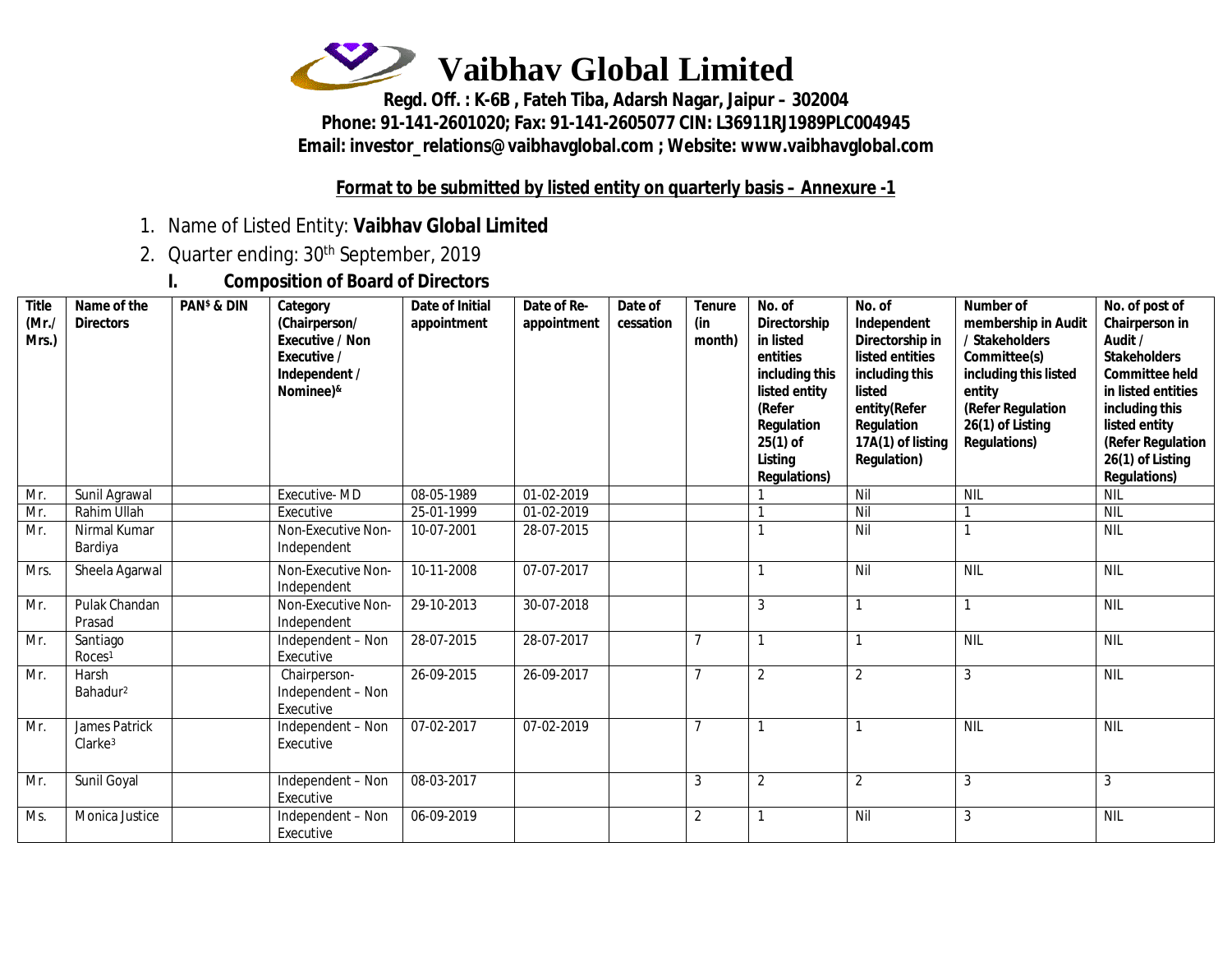- 1. His first term was from 28<sup>th</sup> July, 2015 to 27<sup>th</sup> July, 2017 and appointed for a further term of 5 years w.e.f 28<sup>th</sup> July, 2017 to 27<sup>th</sup> July, 2022 hence the total period is 7 years.
- 2. His first term was from 26<sup>th</sup> September, 2015 to 25<sup>th</sup> September, 2017 and appointed for a further term of 5 years w.e.f 26<sup>th</sup> September, 2017 to 25<sup>th</sup> September, 2022 hence the total period is 7 years.
- 3. Hist first term was from 07<sup>th</sup> February, 2017 to 06<sup>th</sup> February, 2019 and appointed for a further term of 5 years w.e.f. 7<sup>th</sup> February, 2019 to 6<sup>th</sup> February, 2024 hence the total period is 7 years.

\$ PAN number of any director would not be displayed on the websiteof the Stock Exchange

& Category of Directors means executive / non – executive / independent / nominee. If a director fits into more than one category write all categories separating them with hyphen

(\*) to be filled only for Independent Director. Tenure would mean total period from which Independent directors is serving on Board of Directors of the Listed entity in continuity without any cooling off period.

| <b>Composition of Committee</b><br>Ш.                      |                                                                              |                                                                                                               |  |  |  |
|------------------------------------------------------------|------------------------------------------------------------------------------|---------------------------------------------------------------------------------------------------------------|--|--|--|
| Name of the Committee                                      | <b>Name of the Committee Members</b>                                         | <b>Category (Chairperson/Executive / Non-</b><br><b>Executive / Independent / Nominee)</b> \$                 |  |  |  |
| <b>Audit Committee</b><br>1.                               | Mr. Sunil Goyal<br>Mr. Harsh Bahadur<br>Mr. Nirmal Kumar Bardiya<br>3.       | Chairperson - Independent - Non Executive<br>Independent - Non Executive<br>Non-Executive                     |  |  |  |
| Nomination, Remuneration & Compensation<br>2.<br>Committee | Mr. Sunil Goyal<br>Mr. Harsh Bahadur<br>2.<br>Mr. Nirmal Kumar Bardiya<br>3. | Chairperson - Independent - Non Executive<br>Independent - Non Executive<br>Non-Executive                     |  |  |  |
| <b>Risk Management Committee</b><br>3.                     | Mr. Sunil Goyal<br>Mr. Harsh Bhadur<br>Puru Aggarwal<br>3.                   | Chairperson-Independent-Non Executive<br>Independent - Non Executive<br>Member                                |  |  |  |
| <b>Stakeholders Relationship Committee</b><br>4.           | Mr. Sunil Goyal<br>Mr. Harsh Bahadur<br>Mr. Rahim Ullah<br>3.                | Chairperson - Independent - Non Executive<br>Independent - Non Executive<br>Executive                         |  |  |  |
| Corporate Social Responsibility Committee<br>4.            | Mr. Sunil Agrawal<br>Mr. Nirmal Kumar Bardiya<br>Mr. Harsh Bhadur<br>3.      | <b>Executive-Director</b><br>Non-Executive - Non Independent Director<br>Non-Executive - Independent Director |  |  |  |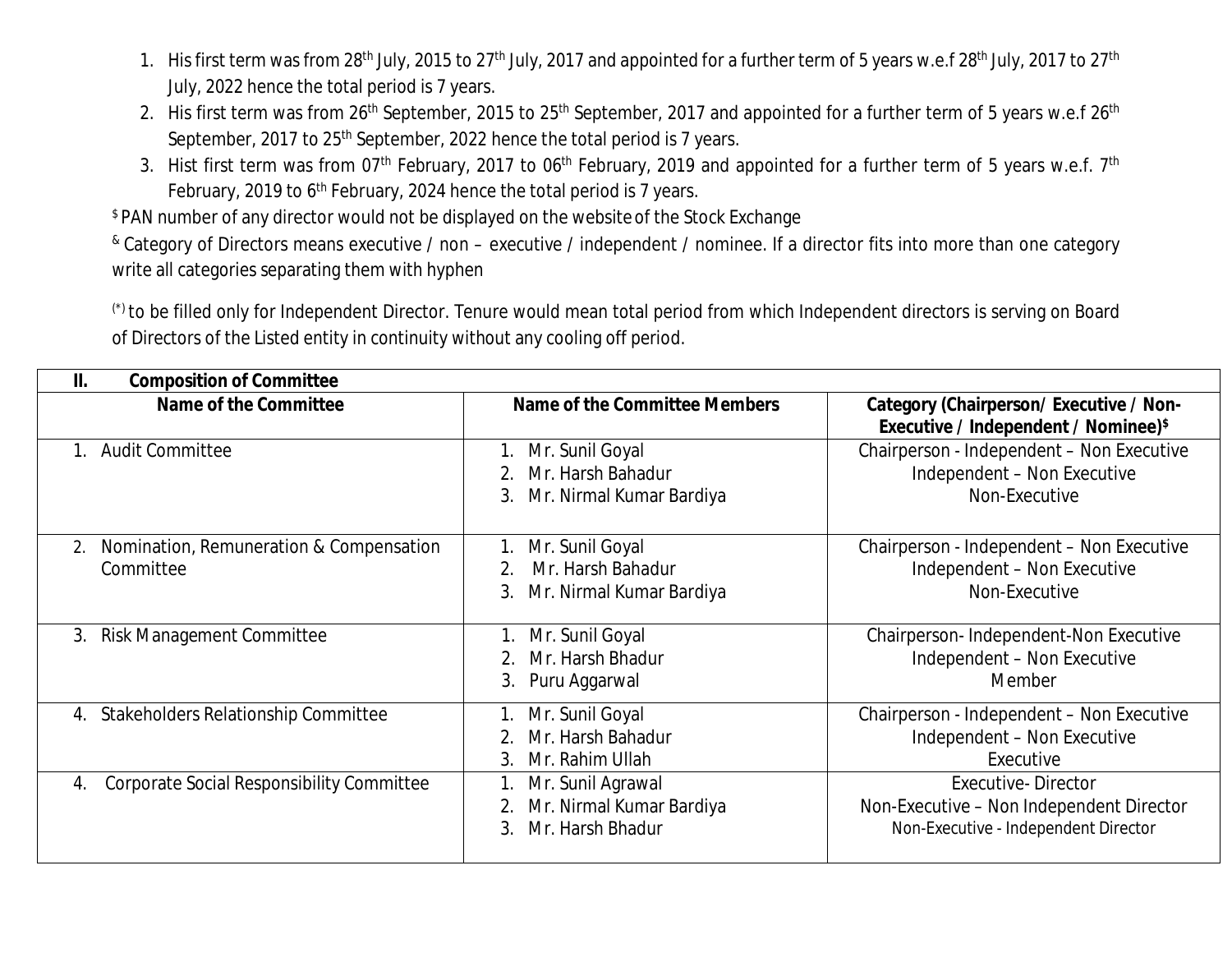& Category of Directors means executive / non - executive / independent / nominee. If a director fits into more than one category write all categories separating them with hyphen.

| III.<br><b>Meetings of Board of Directors</b>       |                                             |                                         |  |
|-----------------------------------------------------|---------------------------------------------|-----------------------------------------|--|
| Date(s) of Meeting (if any) in the previous Quarter | Date(s) of Meeting (if any) in the relevant | Maximum gap between any two consecutive |  |
|                                                     | <b>Quarter</b>                              | meetings in number of days              |  |
| 21st May, 2019                                      | 30 <sup>th</sup> May, 2019                  | 8 Days                                  |  |
|                                                     | $30th$ July, 2019                           | 60 Days                                 |  |

| <b>Meetings of Committees</b><br>IV.                                                                                                           |                                   |                                       |                                                     |  |
|------------------------------------------------------------------------------------------------------------------------------------------------|-----------------------------------|---------------------------------------|-----------------------------------------------------|--|
| Date(s) of Meeting (if any) in the relevant                                                                                                    | Whether requirement of Quorum met | Date(s) of Meeting (if any) in        | Maximum gap between any                             |  |
| <b>Quarter</b>                                                                                                                                 | (Details)                         | the previous Quarter                  | two consecutive meetings in<br>number of days $(*)$ |  |
| <b>Audit Committee:</b>                                                                                                                        | Yes – 3 members were present      | <b>Audit Committee:</b>               | 69 Days                                             |  |
| 30 <sup>th</sup> July, 2019                                                                                                                    |                                   | $21^{st}$ May, 2019                   |                                                     |  |
| Nomination, Remuneration & Compensation                                                                                                        |                                   | <b>Nomination, Remuneration &amp;</b> |                                                     |  |
| Committee:                                                                                                                                     |                                   | <b>Compensation Committee:</b>        |                                                     |  |
| 01 <sup>st</sup> June, 2019                                                                                                                    | Yes – 2 members were present      | 21st May, 2019                        | 10 Days                                             |  |
|                                                                                                                                                |                                   |                                       |                                                     |  |
| $\mid$ (*) This information has to be mandatorily be given for audit committee, for rest of the committee giving this information is optional. |                                   |                                       |                                                     |  |

| <b>Related Party Transaction</b><br>V.                                                 |                                      |
|----------------------------------------------------------------------------------------|--------------------------------------|
| <b>Subject</b>                                                                         | <b>Compliance Status (Yes/No/NA)</b> |
| Whether prior approval of audit committee obtained                                     | Yes                                  |
| Whether shareholder approval obtained for material transaction                         | <b>NA</b>                            |
| Whether details of RPT entered into pursuant to omnibus approval have been reviewed by | Yes                                  |
| <b>Audit Committee</b>                                                                 |                                      |
|                                                                                        |                                      |
|                                                                                        |                                      |
| <b>BL.L.</b>                                                                           |                                      |

**Note:**

1. In column "Compliance status", compliance or non-compliance may be indicated by Yes/No/NA. For example, if the Board has been composed in accordance with the requirements of Listing Regulations, "Yes" may be indicated. Similarly, in case the Listed Entity has no related party transactions, the word "N.A." may be indicated.

2. If Status is "No" details of non-compliance may be given here: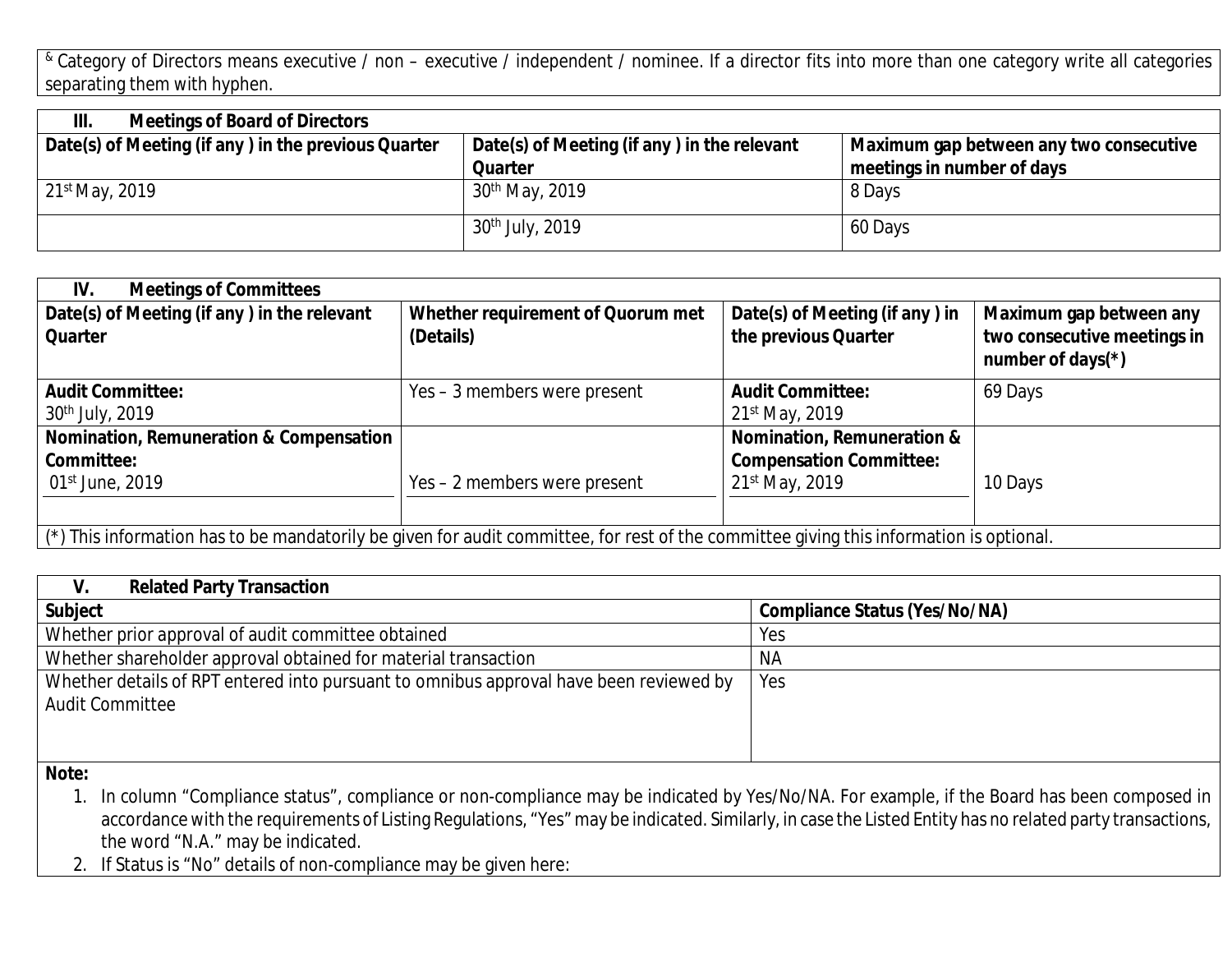| VI.<br><b>Affirmations</b>                                                                                                                     |  |  |  |  |  |  |
|------------------------------------------------------------------------------------------------------------------------------------------------|--|--|--|--|--|--|
| 1. The composition of Board of Directors is in terms of SEBI (Listing obligations and disclosure requirements) Regulations, 2015.              |  |  |  |  |  |  |
| 2. The Composition of the following committees is in terms of SEBI(Listing obligations and disclosure requirements) Regulations, 2015:         |  |  |  |  |  |  |
| <b>Audit Committee</b><br>a <sub>z</sub>                                                                                                       |  |  |  |  |  |  |
| Nomination, Remuneration & Compensation Committee<br>b.                                                                                        |  |  |  |  |  |  |
| Stakeholders relationship Committee                                                                                                            |  |  |  |  |  |  |
| Risk Management Committee (applicable to the top 100 listed entities) – N.A.<br>d.                                                             |  |  |  |  |  |  |
| 3. The Committee members have been made aware of their powers, role and responsibilities as specified in SEBI(Listing obligations & disclosure |  |  |  |  |  |  |
| requirements), Regulations 2015                                                                                                                |  |  |  |  |  |  |
| The meetings of the Board of Directors and above committees have been conducted in the manner as specified in SEBI(Listing obligations &<br>4. |  |  |  |  |  |  |
| disclosure requirements) Regulations, 2015                                                                                                     |  |  |  |  |  |  |
| 5. This report and / or the report submitted in the previous quarter has been placed before Board of Directors.                                |  |  |  |  |  |  |
| Any comments/observations/advice of Board of Directors may be mentioned here: NA                                                               |  |  |  |  |  |  |
| <b>For Vaibhav Global Limited</b>                                                                                                              |  |  |  |  |  |  |
|                                                                                                                                                |  |  |  |  |  |  |
|                                                                                                                                                |  |  |  |  |  |  |

# **Sushil Sharma Company Secretary & Compliance Officer**

Place: Jaipur Date: 15<sup>th</sup> October, 2019

**Note:**

Information at Table I and II above need to be necessarily given in 1<sup>st</sup> quarter of each financial year. However if there is no change in subsequent quarter(s) of that financial year, this information may not be given by Listed entity and instead a statement "same as previous quarter" may be given.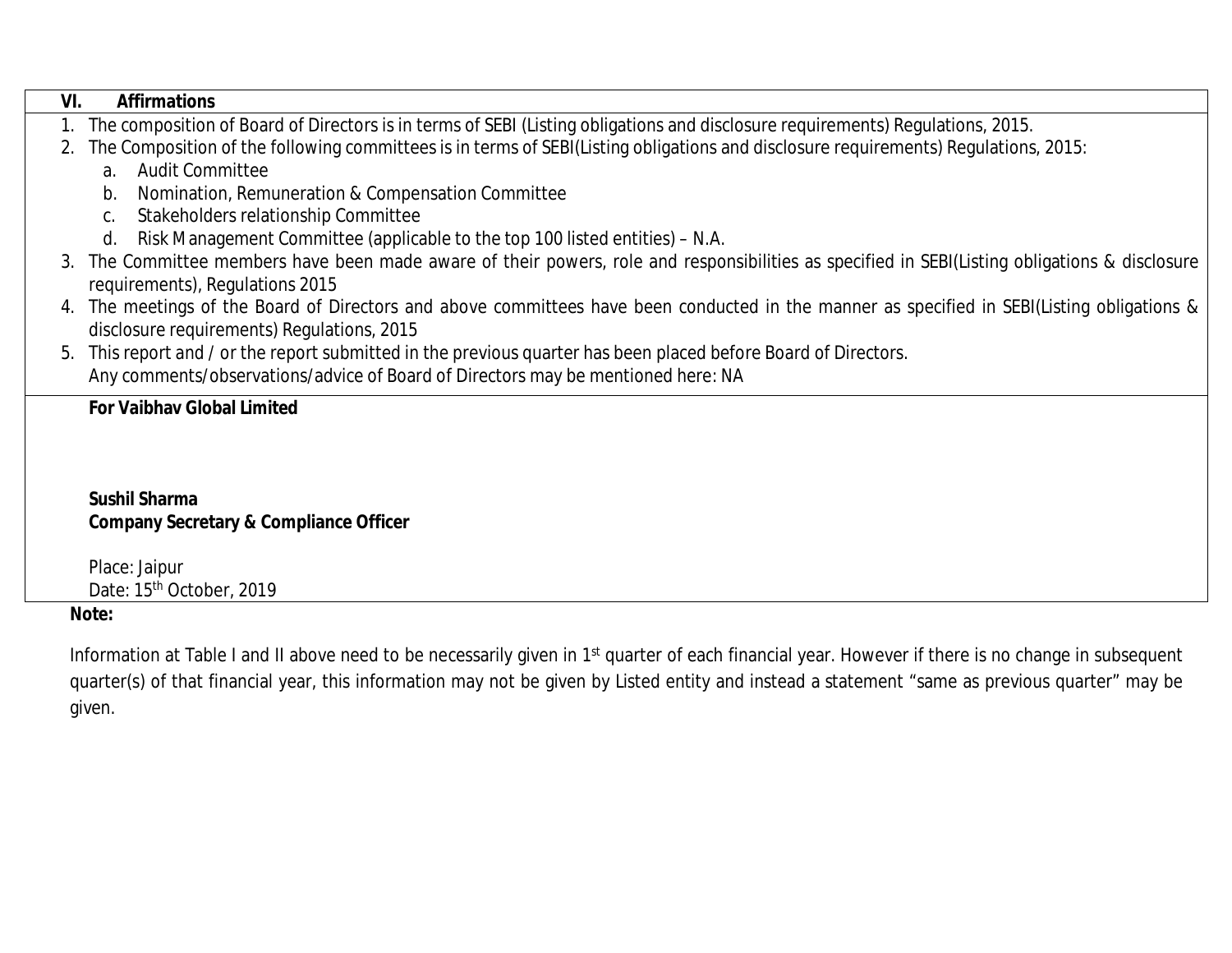**Details of all material transactions with a related party under regulation 27(2b) of the SEBI (Listing Obligations & Disclosure Requirement) Regulations, 2015 from 1st April, 2019 to 30st September, 2019.**

| Sr. No. | <b>Name of Related Party</b> | <b>Nature of Transaction</b> | Total Amount of Transactions ()<br>$(1st$ April, 2019 to 30 <sup>th</sup> September, 2019) |
|---------|------------------------------|------------------------------|--------------------------------------------------------------------------------------------|
|         | Nil                          | <b>NIL</b>                   | Nil                                                                                        |

# **For Vaibhav Global Limited**

**Sushil Sharma Company Secretary & Compliance Officer**

Place: Jaipur Date: 15<sup>th</sup> October, 2019